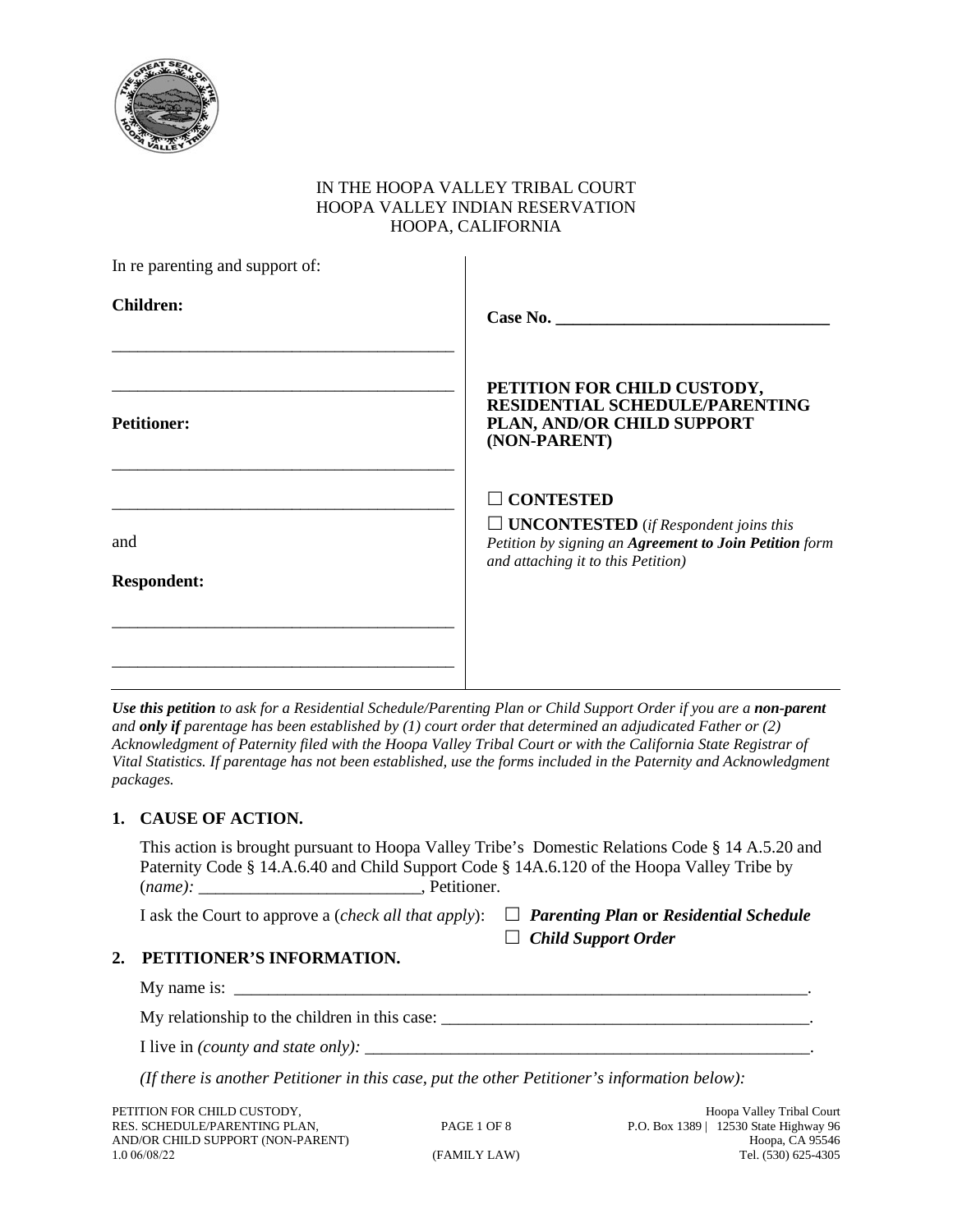

Other Petitioner's name: \_\_\_\_\_\_\_\_\_\_\_\_\_\_\_\_\_\_\_\_\_\_\_\_\_\_\_\_\_\_\_\_\_\_\_\_\_\_\_\_\_\_\_\_\_\_\_\_\_\_\_\_\_\_\_\_\_\_.

Other Petitioner's relationship to the children in this case: \_\_\_\_\_\_\_\_\_\_\_\_\_\_\_\_\_\_\_\_\_\_\_\_\_\_\_\_\_\_\_\_.

Lives in *(county and state only):* \_\_\_\_\_\_\_\_\_\_\_\_\_\_\_\_\_\_\_\_\_\_\_\_\_\_\_\_\_\_\_\_\_\_\_\_\_\_\_\_\_\_\_\_\_\_\_\_\_\_\_\_.

## **3. CHILDREN.**

I ask the Court for custody of the following children:

|    | <b>Child's Name</b> | Date of Birth | <b>Current Residence</b>   | <b>Enrollment</b> (if applicable) |
|----|---------------------|---------------|----------------------------|-----------------------------------|
| 1. |                     |               | Resides with / Resides at: | Indian Tribe Name / Enrollment #: |
|    |                     |               |                            |                                   |
| 2. |                     |               | Resides with / Resides at: | Indian Tribe Name / Enrollment #: |
|    |                     |               |                            |                                   |
| 3. |                     |               | Resides with / Resides at: | Indian Tribe Name / Enrollment #: |
|    |                     |               |                            |                                   |
| 4. |                     |               | Resides with / Resides at: | Indian Tribe Name / Enrollment #: |
|    |                     |               |                            |                                   |
|    |                     |               | Resides with / Resides at: | Indian Tribe Name / Enrollment #: |
| 5. |                     |               |                            |                                   |

## **4. RESPONDENT'S INFORMATION.**

*(List the children's parents and any other guardian or custodian other than the parents):*

| children's (check one):                                   |  |
|-----------------------------------------------------------|--|
| Mother                                                    |  |
| $\Box$ Father, Acknowledged Father, or Adjudicated Father |  |
|                                                           |  |
|                                                           |  |
| action is the children's (check one):                     |  |
| Mother                                                    |  |
| Father, Acknowledged Father, or Adjudicated Father        |  |
|                                                           |  |
|                                                           |  |
| action is the children's (check one):                     |  |
| Mother                                                    |  |
| Father, Acknowledged Father, or Adjudicated Father        |  |
|                                                           |  |
|                                                           |  |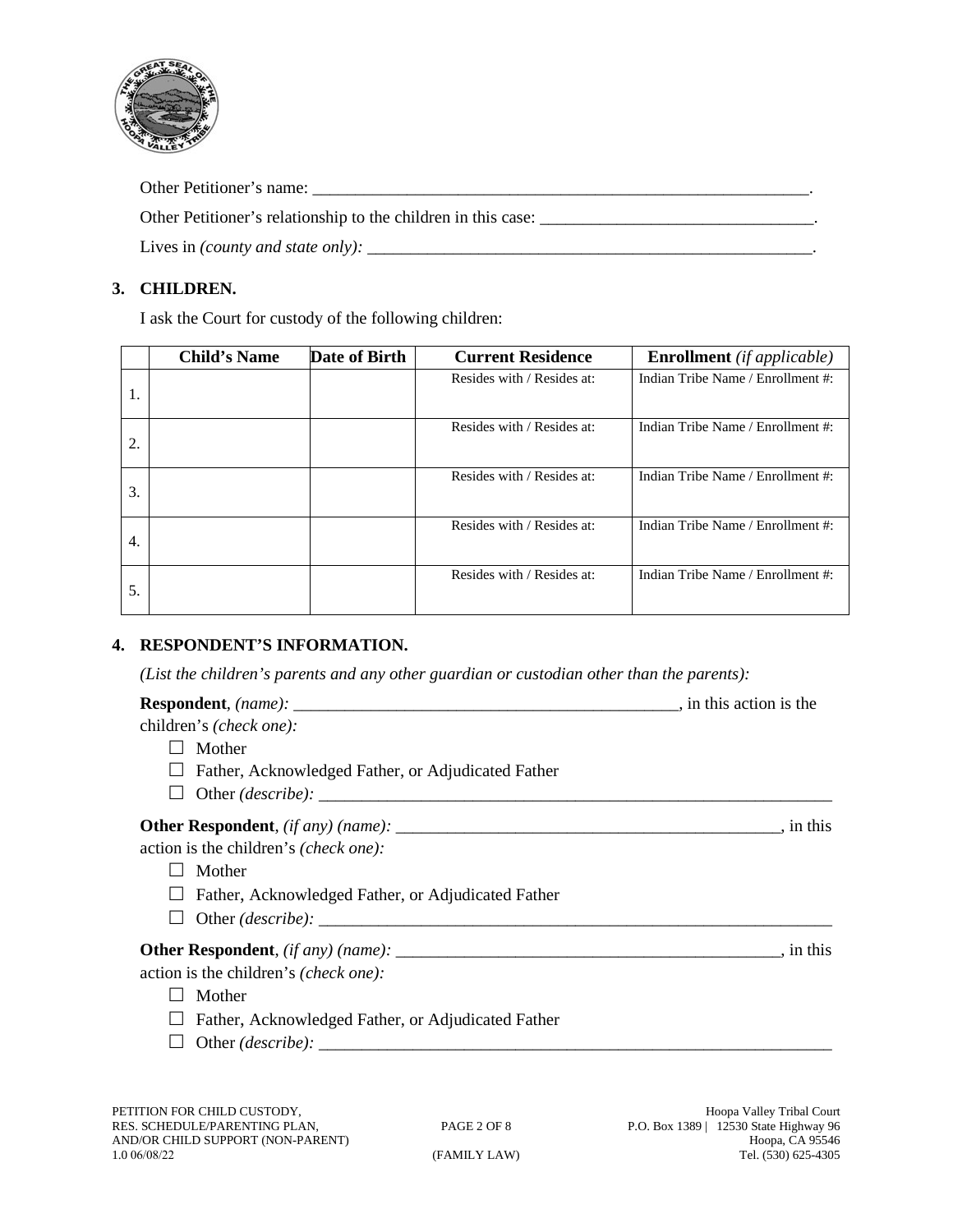

## **5. JURISDICTION OVER PARENTS.**

The Hoopa Valley Tribal Court has personal jurisdiction (authority to make decisions) over the parents because *(check all that apply)*:

#### **The Petitioner:**

- $\Box$  is a member of the Hoopa Valley Indian Tribe.
- $\Box$  resides within the boundaries of the Hoopa Valley Reservation.

### **The Respondent:**

- $\Box$  is a member of the Hoopa Valley Indian Tribe.
- $\Box$  resides within the boundaries of the Hoopa Valley Reservation.

#### **The children involved in this case:**

- $\Box$  are enrolled members or are eligible for enrollment as members of the Hoopa Valley Indian Tribe.
- $\Box$  have a parent who is an enrolled member of the Hoopa Valley Tribe.
- $\Box$  have been placed in temporary care of Hoopa Valley Reservation or in a care facility licensed by Hoopa Valley Tribe for placement of Indian children.
- $\Box$  The *(check all that apply):*  $\Box$  Petitioner  $\Box$  Respondent submits to jurisdiction of this court by consent as evidenced by joinder or any other means.
- $\Box$  This Court has exclusive continuing jurisdiction. The Court has previously made *Child Custody*, *Parenting Plan*, or *Visitation* determination in this matter and retains jurisdiction.

## **6. WHY THE CHILDREN SHOULD NOT LIVE WITH A PARENT.**

I have valid reasons (adequate cause) to ask for custody of these children. The children should not live with either parent and *(check at least one box):*

 $\Box$  The children are not living with either parent. The children have been living with

*(name/s):* \_\_\_\_\_\_\_\_\_\_\_\_\_\_\_\_\_\_\_\_\_\_\_\_\_\_\_\_\_\_\_\_\_\_\_\_\_\_ since *(date):* \_\_\_\_\_\_\_\_\_\_\_\_\_\_\_\_\_\_\_\_.

 $\Box$  Neither parent is a suitable custodian.

The parents are unfit, or even if they may be fit, the children will suffer actual detriment (harm) to their growth and development if they lived with either parent. *(Give facts that support the statements above for each parent.):*

\_\_\_\_\_\_\_\_\_\_\_\_\_\_\_\_\_\_\_\_\_\_\_\_\_\_\_\_\_\_\_\_\_\_\_\_\_\_\_\_\_\_\_\_\_\_\_\_\_\_\_\_\_\_\_\_\_\_\_\_\_\_\_\_\_\_\_\_\_\_\_\_\_\_\_\_\_\_\_\_\_ \_\_\_\_\_\_\_\_\_\_\_\_\_\_\_\_\_\_\_\_\_\_\_\_\_\_\_\_\_\_\_\_\_\_\_\_\_\_\_\_\_\_\_\_\_\_\_\_\_\_\_\_\_\_\_\_\_\_\_\_\_\_\_\_\_\_\_\_\_\_\_\_\_\_\_\_\_\_\_\_\_ \_\_\_\_\_\_\_\_\_\_\_\_\_\_\_\_\_\_\_\_\_\_\_\_\_\_\_\_\_\_\_\_\_\_\_\_\_\_\_\_\_\_\_\_\_\_\_\_\_\_\_\_\_\_\_\_\_\_\_\_\_\_\_\_\_\_\_\_\_\_\_\_\_\_\_\_\_\_\_\_\_ \_\_\_\_\_\_\_\_\_\_\_\_\_\_\_\_\_\_\_\_\_\_\_\_\_\_\_\_\_\_\_\_\_\_\_\_\_\_\_\_\_\_\_\_\_\_\_\_\_\_\_\_\_\_\_\_\_\_\_\_\_\_\_\_\_\_\_\_\_\_\_\_\_\_\_\_\_\_\_\_\_ \_\_\_\_\_\_\_\_\_\_\_\_\_\_\_\_\_\_\_\_\_\_\_\_\_\_\_\_\_\_\_\_\_\_\_\_\_\_\_\_\_\_\_\_\_\_\_\_\_\_\_\_\_\_\_\_\_\_\_\_\_\_\_\_\_\_\_\_\_\_\_\_\_\_\_\_\_\_\_\_\_ \_\_\_\_\_\_\_\_\_\_\_\_\_\_\_\_\_\_\_\_\_\_\_\_\_\_\_\_\_\_\_\_\_\_\_\_\_\_\_\_\_\_\_\_\_\_\_\_\_\_\_\_\_\_\_\_\_\_\_\_\_\_\_\_\_\_\_\_\_\_\_\_\_\_\_\_\_\_\_\_\_ \_\_\_\_\_\_\_\_\_\_\_\_\_\_\_\_\_\_\_\_\_\_\_\_\_\_\_\_\_\_\_\_\_\_\_\_\_\_\_\_\_\_\_\_\_\_\_\_\_\_\_\_\_\_\_\_\_\_\_\_\_\_\_\_\_\_\_\_\_\_\_\_\_\_\_\_\_\_\_\_\_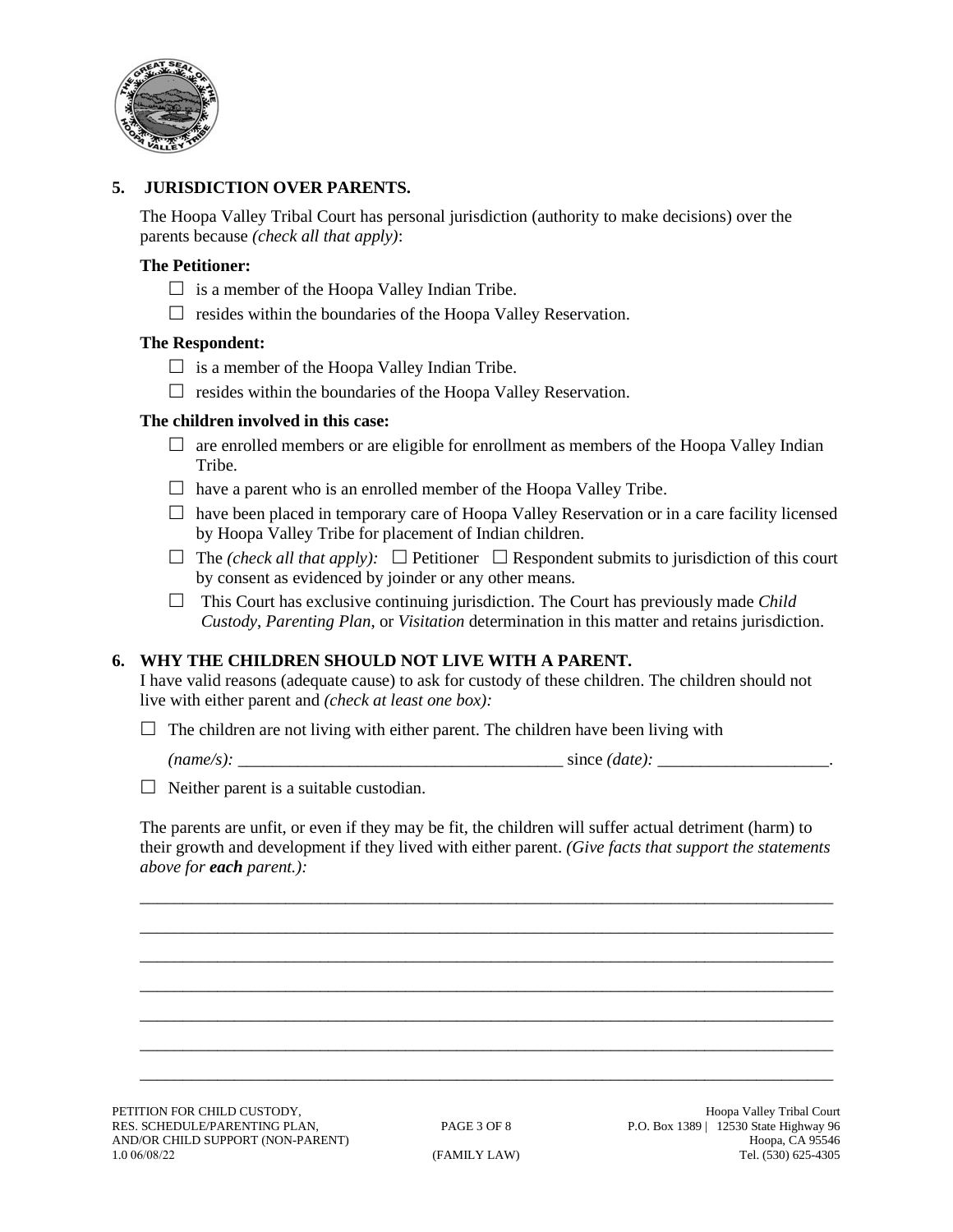

# **7. WHY THE CHILDREN SHOULD LIVE WITH PETITIONER(S).**

It is in the children's best interests for the Court to give me custody and approve the other requests in this *Petition* because *(Explain why it is in the best interest of the children for you to be granted custody of the children. HVT* §*14.A.5.40(b) sets out the relevant factors that the Court considers.):*

\_\_\_\_\_\_\_\_\_\_\_\_\_\_\_\_\_\_\_\_\_\_\_\_\_\_\_\_\_\_\_\_\_\_\_\_\_\_\_\_\_\_\_\_\_\_\_\_\_\_\_\_\_\_\_\_\_\_\_\_\_\_\_\_\_\_\_\_\_\_\_\_\_\_\_\_\_\_\_\_\_ \_\_\_\_\_\_\_\_\_\_\_\_\_\_\_\_\_\_\_\_\_\_\_\_\_\_\_\_\_\_\_\_\_\_\_\_\_\_\_\_\_\_\_\_\_\_\_\_\_\_\_\_\_\_\_\_\_\_\_\_\_\_\_\_\_\_\_\_\_\_\_\_\_\_\_\_\_\_\_\_\_ \_\_\_\_\_\_\_\_\_\_\_\_\_\_\_\_\_\_\_\_\_\_\_\_\_\_\_\_\_\_\_\_\_\_\_\_\_\_\_\_\_\_\_\_\_\_\_\_\_\_\_\_\_\_\_\_\_\_\_\_\_\_\_\_\_\_\_\_\_\_\_\_\_\_\_\_\_\_\_\_\_ \_\_\_\_\_\_\_\_\_\_\_\_\_\_\_\_\_\_\_\_\_\_\_\_\_\_\_\_\_\_\_\_\_\_\_\_\_\_\_\_\_\_\_\_\_\_\_\_\_\_\_\_\_\_\_\_\_\_\_\_\_\_\_\_\_\_\_\_\_\_\_\_\_\_\_\_\_\_\_\_\_ \_\_\_\_\_\_\_\_\_\_\_\_\_\_\_\_\_\_\_\_\_\_\_\_\_\_\_\_\_\_\_\_\_\_\_\_\_\_\_\_\_\_\_\_\_\_\_\_\_\_\_\_\_\_\_\_\_\_\_\_\_\_\_\_\_\_\_\_\_\_\_\_\_\_\_\_\_\_\_\_\_ \_\_\_\_\_\_\_\_\_\_\_\_\_\_\_\_\_\_\_\_\_\_\_\_\_\_\_\_\_\_\_\_\_\_\_\_\_\_\_\_\_\_\_\_\_\_\_\_\_\_\_\_\_\_\_\_\_\_\_\_\_\_\_\_\_\_\_\_\_\_\_\_\_\_\_\_\_\_\_\_\_ \_\_\_\_\_\_\_\_\_\_\_\_\_\_\_\_\_\_\_\_\_\_\_\_\_\_\_\_\_\_\_\_\_\_\_\_\_\_\_\_\_\_\_\_\_\_\_\_\_\_\_\_\_\_\_\_\_\_\_\_\_\_\_\_\_\_\_\_\_\_\_\_\_\_\_\_\_\_\_\_\_ \_\_\_\_\_\_\_\_\_\_\_\_\_\_\_\_\_\_\_\_\_\_\_\_\_\_\_\_\_\_\_\_\_\_\_\_\_\_\_\_\_\_\_\_\_\_\_\_\_\_\_\_\_\_\_\_\_\_\_\_\_\_\_\_\_\_\_\_\_\_\_\_\_\_\_\_\_\_\_\_\_ \_\_\_\_\_\_\_\_\_\_\_\_\_\_\_\_\_\_\_\_\_\_\_\_\_\_\_\_\_\_\_\_\_\_\_\_\_\_\_\_\_\_\_\_\_\_\_\_\_\_\_\_\_\_\_\_\_\_\_\_\_\_\_\_\_\_\_\_\_\_\_\_\_\_\_\_\_\_\_\_\_ \_\_\_\_\_\_\_\_\_\_\_\_\_\_\_\_\_\_\_\_\_\_\_\_\_\_\_\_\_\_\_\_\_\_\_\_\_\_\_\_\_\_\_\_\_\_\_\_\_\_\_\_\_\_\_\_\_\_\_\_\_\_\_\_\_\_\_\_\_\_\_\_\_\_\_\_\_\_\_\_\_ \_\_\_\_\_\_\_\_\_\_\_\_\_\_\_\_\_\_\_\_\_\_\_\_\_\_\_\_\_\_\_\_\_\_\_\_\_\_\_\_\_\_\_\_\_\_\_\_\_\_\_\_\_\_\_\_\_\_\_\_\_\_\_\_\_\_\_\_\_\_\_\_\_\_\_\_\_\_\_\_\_

\_\_\_\_\_\_\_\_\_\_\_\_\_\_\_\_\_\_\_\_\_\_\_\_\_\_\_\_\_\_\_\_\_\_\_\_\_\_\_\_\_\_\_\_\_\_\_\_\_\_\_\_\_\_\_\_\_\_\_\_\_\_\_\_\_\_\_\_\_\_\_\_\_\_\_\_\_\_\_\_\_ \_\_\_\_\_\_\_\_\_\_\_\_\_\_\_\_\_\_\_\_\_\_\_\_\_\_\_\_\_\_\_\_\_\_\_\_\_\_\_\_\_\_\_\_\_\_\_\_\_\_\_\_\_\_\_\_\_\_\_\_\_\_\_\_\_\_\_\_\_\_\_\_\_\_\_\_\_\_\_\_\_ \_\_\_\_\_\_\_\_\_\_\_\_\_\_\_\_\_\_\_\_\_\_\_\_\_\_\_\_\_\_\_\_\_\_\_\_\_\_\_\_\_\_\_\_\_\_\_\_\_\_\_\_\_\_\_\_\_\_\_\_\_\_\_\_\_\_\_\_\_\_\_\_\_\_\_\_\_\_\_\_\_ \_\_\_\_\_\_\_\_\_\_\_\_\_\_\_\_\_\_\_\_\_\_\_\_\_\_\_\_\_\_\_\_\_\_\_\_\_\_\_\_\_\_\_\_\_\_\_\_\_\_\_\_\_\_\_\_\_\_\_\_\_\_\_\_\_\_\_\_\_\_\_\_\_\_\_\_\_\_\_\_\_

## **8. CHILDREN'S HOME(S).**

During the last five (5) years, the children have lived *(check the box that applies)*:

- $\Box$  in no place other than the State of California and with no person other than the Petitioner(s) or Respondent(s).
- $\Box$  in the following places with the following persons *(list each place the child lived, including*
- *the State of California, the dates the child lived there, and the names of the persons with whom the child lived)*:

|         | <b>Child's Name</b> | <b>Place</b> | <b>Dates</b> | <b>Name of Person</b> |
|---------|---------------------|--------------|--------------|-----------------------|
| . .     |                     |              |              |                       |
| ി<br>۷. |                     |              |              |                       |
| 3.      |                     |              |              |                       |
| 4.      |                     |              |              |                       |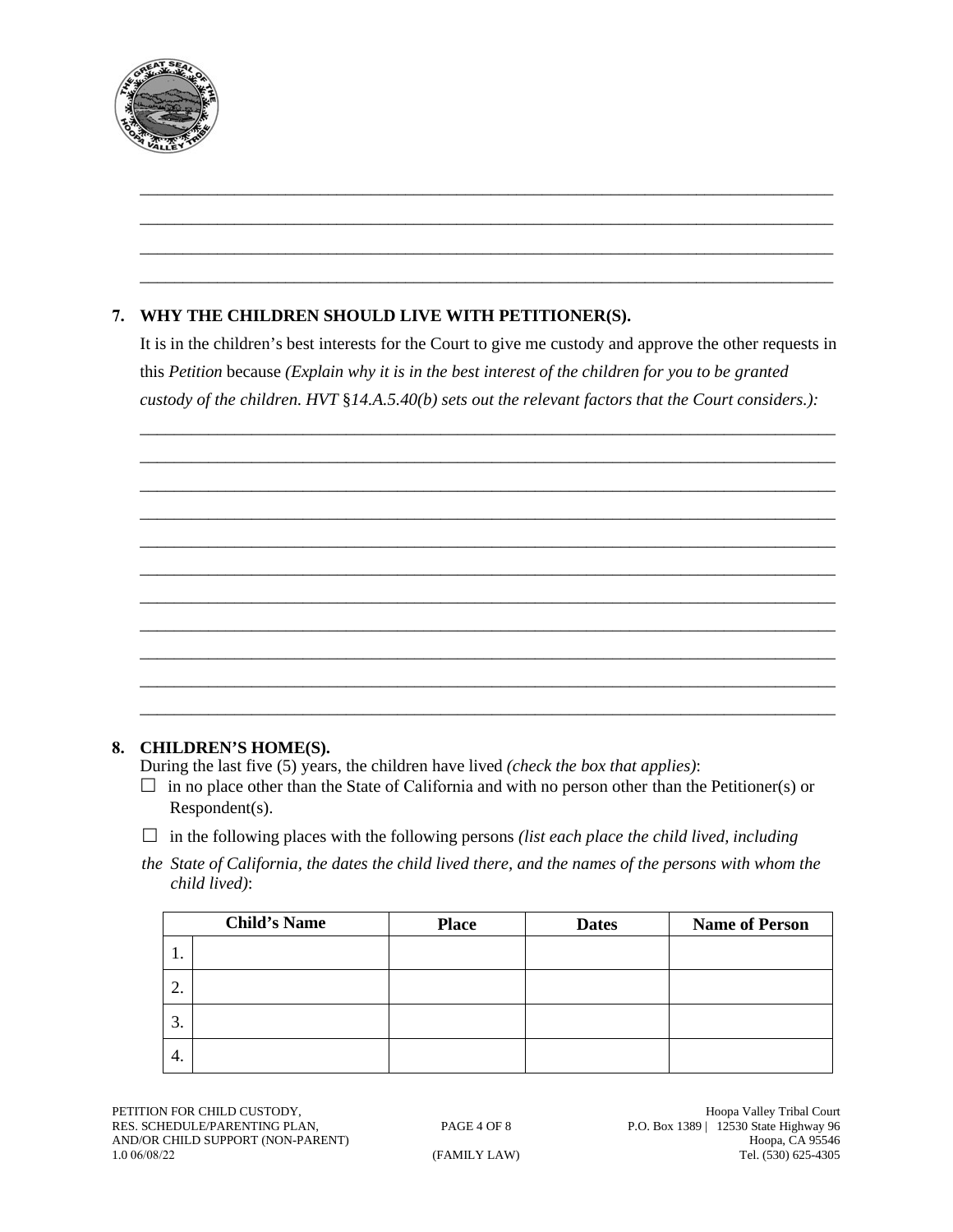

| <b>Child's Name</b> |  | <b>Place</b> | Dates | <b>Name of Person</b> |
|---------------------|--|--------------|-------|-----------------------|
| J.                  |  |              |       |                       |

## **9. RESIDENTIAL PLACEMENT.**

*(check the box that applies):*

- $\Box$  I ask the Court to approve my proposed *Parenting Plan*. This schedule may include reasons for limiting one or both parents' visitation. My proposed *Parenting Plan* is **attached**.
- $\Box$  I ask the Court to give no visitation to either parent because the following reasons for limiting visitation apply and are severe enough to justify no visitation *(check at least one reason for each parent and name the parent(s) that factor applies to):*
	- **Willful Abandonment** *(Parent's name):* \_\_\_\_\_\_\_\_\_\_\_\_\_\_\_\_\_\_\_\_\_\_\_\_ willfully abandoned the children listed in Section 2 for an extended time or has substantially refused to perform his/her parenting functions of the children listed in Section 2.
	- $\Box$  **Child Abuse** *(Parent's name):*  $\Box$  (or someone living in that parent's home) abused a child. The abuse was *(check all that apply)*:  $\Box$  physical  $\Box$  sexual  $\Box$  a pattern of emotional abuse.
	- **Domestic Violence or Assault** *(Parent's name):* \_\_\_\_\_\_\_\_\_\_\_\_\_\_\_\_\_\_\_\_\_\_\_\_ (or someone living in that parent's home) has a history of acts of domestic violence or an assault or sexual assault which causes grievous bodily harm or the fear of such harm.

## **10. CLAIMS TO CUSTODY OR VISITATION.**

*(check the box that applies):*

- $\Box$  I do not know of any person other than a named party who has physical custody of the children or claim to have custody or visitation rights to the children.
- $\Box$  The following persons have physical custody of the children or claim to have custody or visitation rights to the children (*list each child's name and the name of such person below*):

| <b>Child's Name</b> |  | <b>Name of Person</b> |
|---------------------|--|-----------------------|
| 1.                  |  |                       |
| 2.                  |  |                       |
| 3.                  |  |                       |
| 4.                  |  |                       |
| 5.                  |  |                       |

## **11. INVOLVEMENT IN ANY OTHER PROCEEDING CONCERNING THE CHILDREN.**

*(check the box that applies):*

 $\Box$  I have **not** been involved in any other proceeding regarding the children.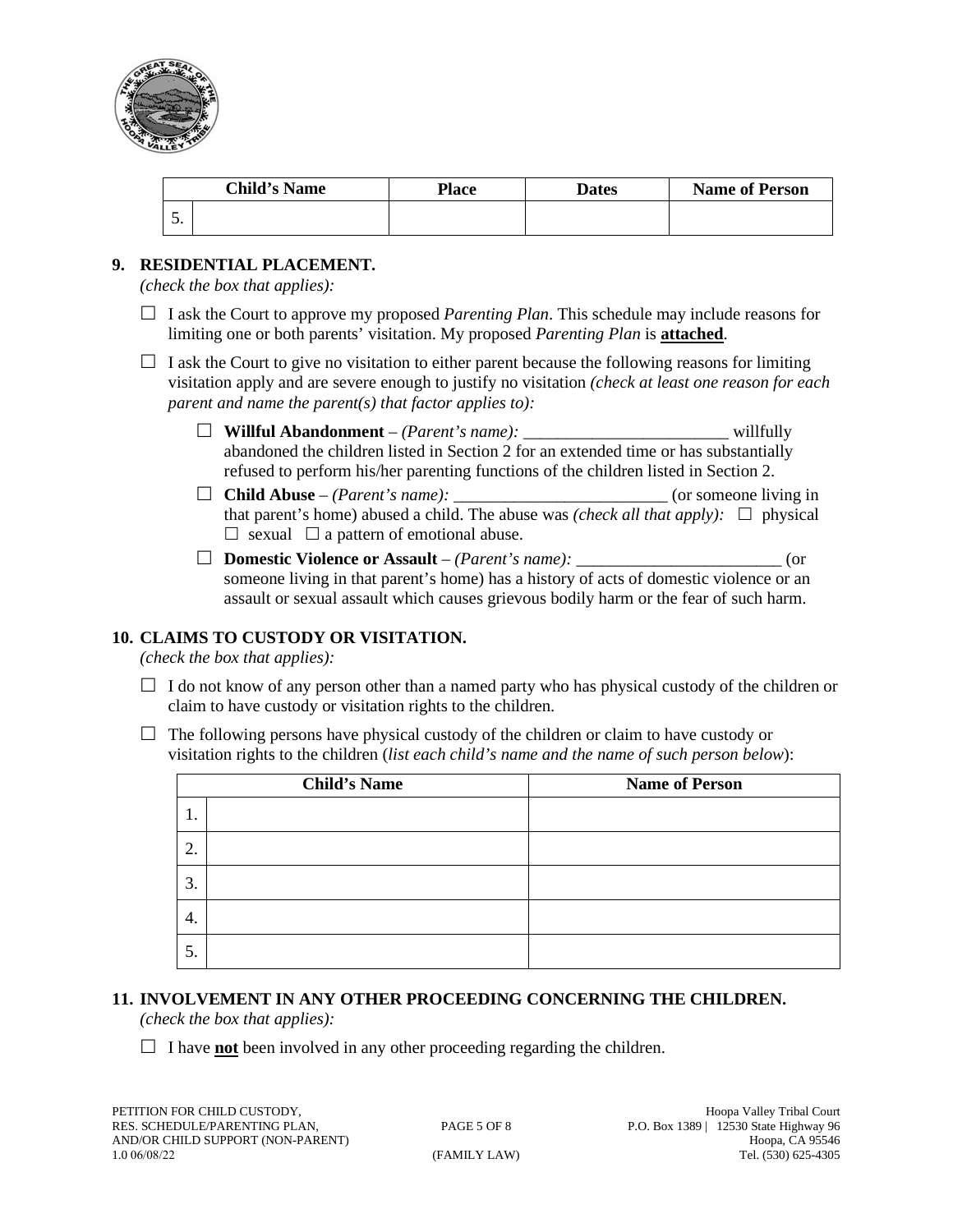

 $\Box$  I have been involved in the following proceedings regarding the children (*list the Court, the case number, and the date of the judgment or order*):

| <b>Child's Name</b> | Court | Case # | <b>Date</b> |
|---------------------|-------|--------|-------------|
|                     |       |        |             |
|                     |       |        |             |
|                     |       |        |             |
|                     |       |        |             |
|                     |       |        |             |

### **12. OTHER LEGAL PROCEEDINGS CONCERNING THE CHILDREN.**

 $\Box$  I do not know of any other legal proceedings concerning the children.

 $\Box$  I know of the following legal proceedings which concern the children *(list the child concerned, the Court, case number and type of proceeding)*:

| <b>Child's Name</b> | Court | Case # | <b>Proceeding Type</b> |
|---------------------|-------|--------|------------------------|
|                     |       |        |                        |
|                     |       |        |                        |
|                     |       |        |                        |
|                     |       |        |                        |
|                     |       |        |                        |

### **13. CHILD SUPPORT, INSURANCE, AND TAXES.**

**Support** – I ask the Court to order the parents to *(check all that apply):*

- $\Box$  Pay child support according to the Hoopa Valley Tribes Child Support Guidelines and Schedule. A copy of the *Hoopa Valley Child Support Schedule Worksheet* is **attached**.
- $\Box$  Provide and keep health insurance for the children.
- $\Box$  Pay the children's day care, uninsured medical, or other expenses.
- $\Box$  No request made for support of children.

**Tax Exemptions** – I ask the Court to order:

- $\Box$  Petitioner/s may claim the children as dependents on tax forms.
- $\Box$  Other *(specify)*:

#### **14. REIMBURSEMENT.**

*(check all that apply):*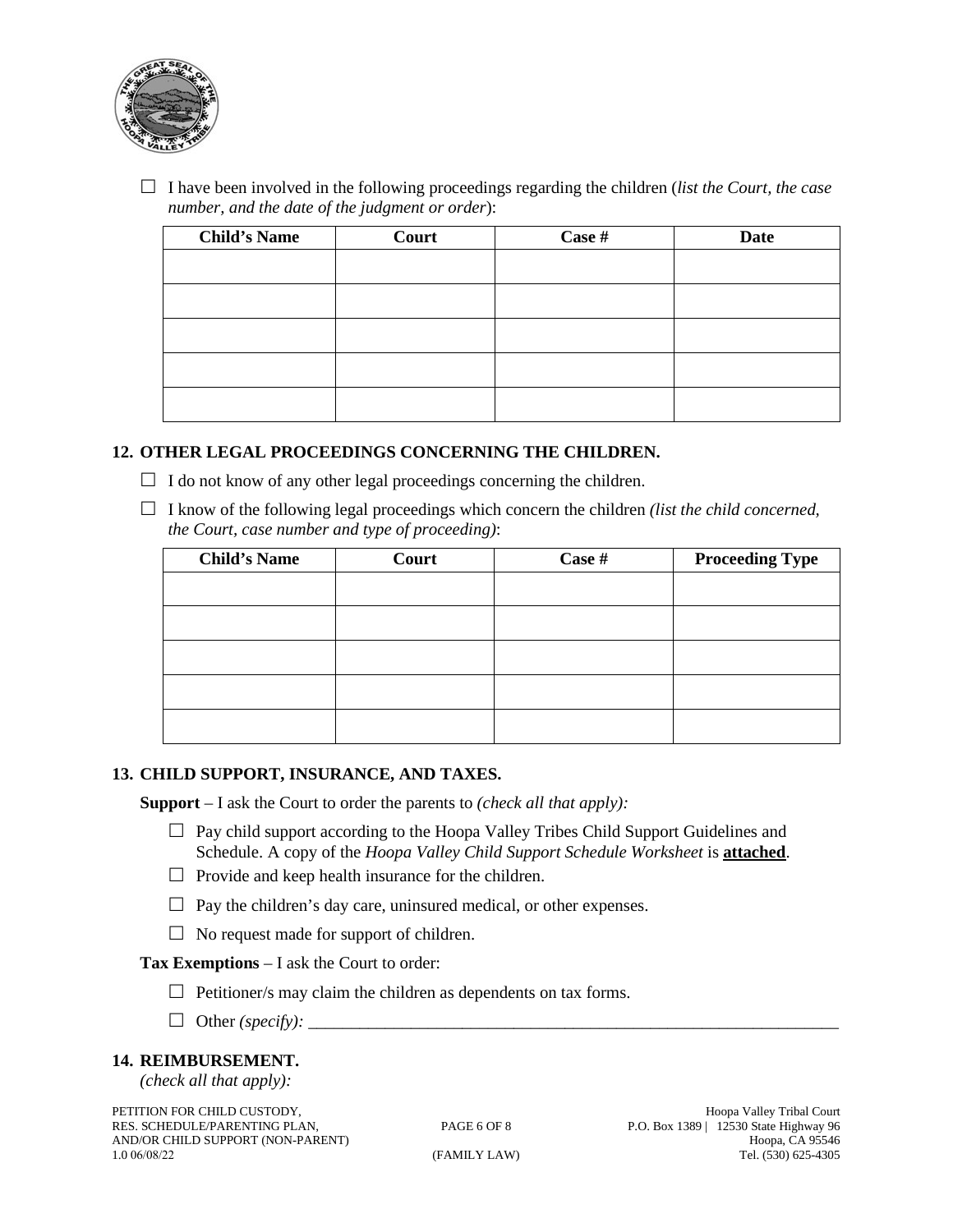

Does **not** apply. *(skip to Section 15)*

*(name):* \_\_\_\_\_\_\_\_\_\_\_\_\_\_\_\_\_\_\_\_\_\_\_\_\_\_\_\_\_\_\_\_\_\_\_\_\_\_\_ is entitled to reimbursement for:

- $\Box$  Support or Assistance provided to the children
- $\Box$  Expenses incurred on behalf of the children.

**Child Support Arrears** *(If this box is checked, check only one of the boxes below.)*

- $\Box$  An additional 20% of current order should be ordered to be applied toward the liquidation of any overdue support.
- $\Box$  If there is not a current child support order, up to 10% of the Non Custodial Parent's gross income can be ordered to back pay arrears for custodial parent, Tribal, or State Department.

## **15. PER-CAPITA AND BONUS FUNDS OF CHILDREN.**

*(check the box that applies):*

- Does **not** apply. No children receive per-capita/bonus funds. *(skip to Section 16)*
- $\Box$  Children receiving per-capita/bonus funds are listed below:

|    | <b>Child's Name</b> | Date of Birth | Roll# |
|----|---------------------|---------------|-------|
| 1. |                     |               |       |
| 2. |                     |               |       |
| 3. |                     |               |       |
| 4. |                     |               |       |
| 5. |                     |               |       |

I ask that the Parent/Guardian receive:

- $\Box$  Per-capita for the children listed above *(name)*:  $\Box$
- $\Box$  Bonus funds for the children listed above *(name)*:
- Other *(specify):* \_\_\_\_\_\_\_\_\_\_\_\_\_\_\_\_\_\_\_\_\_\_\_\_\_\_\_\_\_\_\_\_\_\_\_\_\_\_\_\_\_\_\_\_\_\_\_\_\_\_\_\_\_\_\_\_\_\_\_\_\_

## **16. FEES AND COSTS.**

*(check one):*

- Does not apply. *(skip to Section 16)*
- $\Box$  I ask the Court to order who should pay lawyer fees, court costs, and other reasonable fees.

## **17. OTHER REQUESTS.**

*(check one):*

- $\Box$  Does **<u>not</u>** apply.
- $\Box$  I ask the court to order *(specify):*  $\Box$